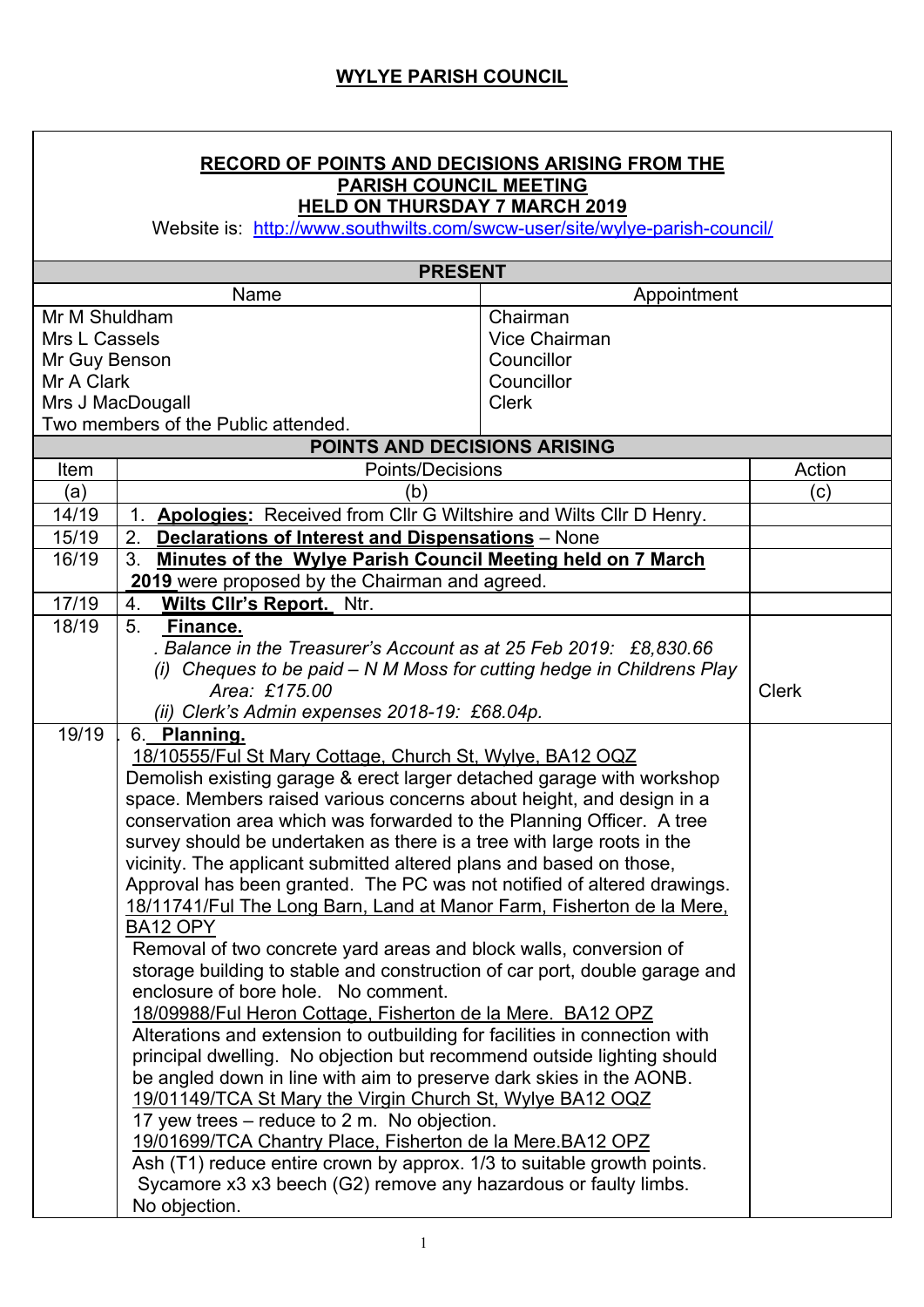| 20/19 | 7. Road Safety.                                                                                                                                 |      |
|-------|-------------------------------------------------------------------------------------------------------------------------------------------------|------|
|       | A traffic speed survey was carried out by Wiltshire Council Road Safety                                                                         |      |
|       | Team on behalf of the PC for a 7 day period from 4/2/19-10/2/19                                                                                 |      |
|       | Fore St - West of Sheepwash Lane                                                                                                                |      |
|       | The results of the survey for Fore St are as follows:                                                                                           |      |
|       | The speed of 4464 vehicles in both directions were recorded. 85% of the                                                                         |      |
|       | traffic was travelling at 26.28mph. The average speed was 21.9mph.                                                                              |      |
|       | This is not eligible for community speedwatch.                                                                                                  |      |
|       | East of Glebe bungalows                                                                                                                         |      |
|       | The results of the survey for Teapot Street are as follows:                                                                                     |      |
|       | The speed of 1563 vehicles in both directions were recorded. 85% of the                                                                         |      |
|       | traffic was travelling at 23.94mph. The average speed was 19.5mph.                                                                              |      |
|       | This is not eligible for community speedwatch.                                                                                                  |      |
|       | <b>South of Dyer Lane</b>                                                                                                                       |      |
|       | The results of the survey for High Street are as follows:                                                                                       |      |
|       | The speed of 3411 vehicles in both directions were recorded: 85% of the                                                                         |      |
|       | traffic was travelling at 23.04mph. The average speed was 19.5mph                                                                               |      |
|       | This is not eligible for community speedwatch.                                                                                                  |      |
|       | This information will automatically be passed to the next CATG meeting                                                                          |      |
|       | when the Principal Highways Engineer will discuss the options going                                                                             |      |
|       | forward. The Chmn and Clerk will attend. At the site meeting Mr Andy                                                                            |      |
|       | Cole, Wilts Highways, agreed that the junction of Teapot St and High St                                                                         |      |
|       | would benefit from new white lines and there may be additional road                                                                             |      |
|       | warning signs which can be painted on the road. Other options to be                                                                             |      |
|       | considered are: Speed indicator devices, village gates and a 20mph                                                                              |      |
|       | speed limit, signs depicting children and elderly folk.                                                                                         |      |
|       | CIIr AC advised that there are overhanging hedges along Fore St/High St                                                                         |      |
|       | which are impeding visibility. The PC has requested that residents cut                                                                          |      |
|       | back their hedges and will follow this up with a letter.                                                                                        |      |
|       | Discussion followed concerning the problem of HGVs and farm vehicles                                                                            |      |
|       | manoeuvring their way through the village and turning at the East Farm                                                                          |      |
|       | Cottages up Dinton Rd. The verge on the corner is regularly damaged                                                                             |      |
|       | and the occupants of the house discussed their concerns with the Chmn.                                                                          | Chmn |
|       | Wilts Highways may have some suggestions and further white lining might                                                                         |      |
|       | be a possibility.                                                                                                                               |      |
| 21/19 | 8. Village Maintenance.                                                                                                                         |      |
|       | "Litter Pick up".                                                                                                                               |      |
|       | The Chmn will liaise with Tom Cox about the litter pick up day.                                                                                 | Chmn |
|       | The Clerk has reported the litter strewn along the slip way from the A36 to                                                                     |      |
| 22/19 | Wylye and Codford directions, to Highways England.                                                                                              |      |
|       | 9. Stonehenge/Winterbourne Stoke Bypass<br>The Chmn attended the stakeholder meeting and work is likely to start in                             |      |
|       | late 2020. The narrow congestion points along the A303 will all be                                                                              |      |
|       | improved under this scheme. There are funds available to assist                                                                                 |      |
|       |                                                                                                                                                 |      |
|       | communities which are affected by the scheme. The Chmn recommended<br>that Stonehenge has astral significance and so maintaining and protecting |      |
|       | dark skies is important.                                                                                                                        |      |
| 23/19 | 10. Recreation Ground                                                                                                                           |      |
|       | Ntr.                                                                                                                                            |      |
|       |                                                                                                                                                 |      |
|       |                                                                                                                                                 |      |
|       | 11. Wyvern Hall Update.                                                                                                                         |      |
| 24/19 | Ntr.                                                                                                                                            |      |
| 25/19 | 12. Items for the Messenger/Website.                                                                                                            |      |